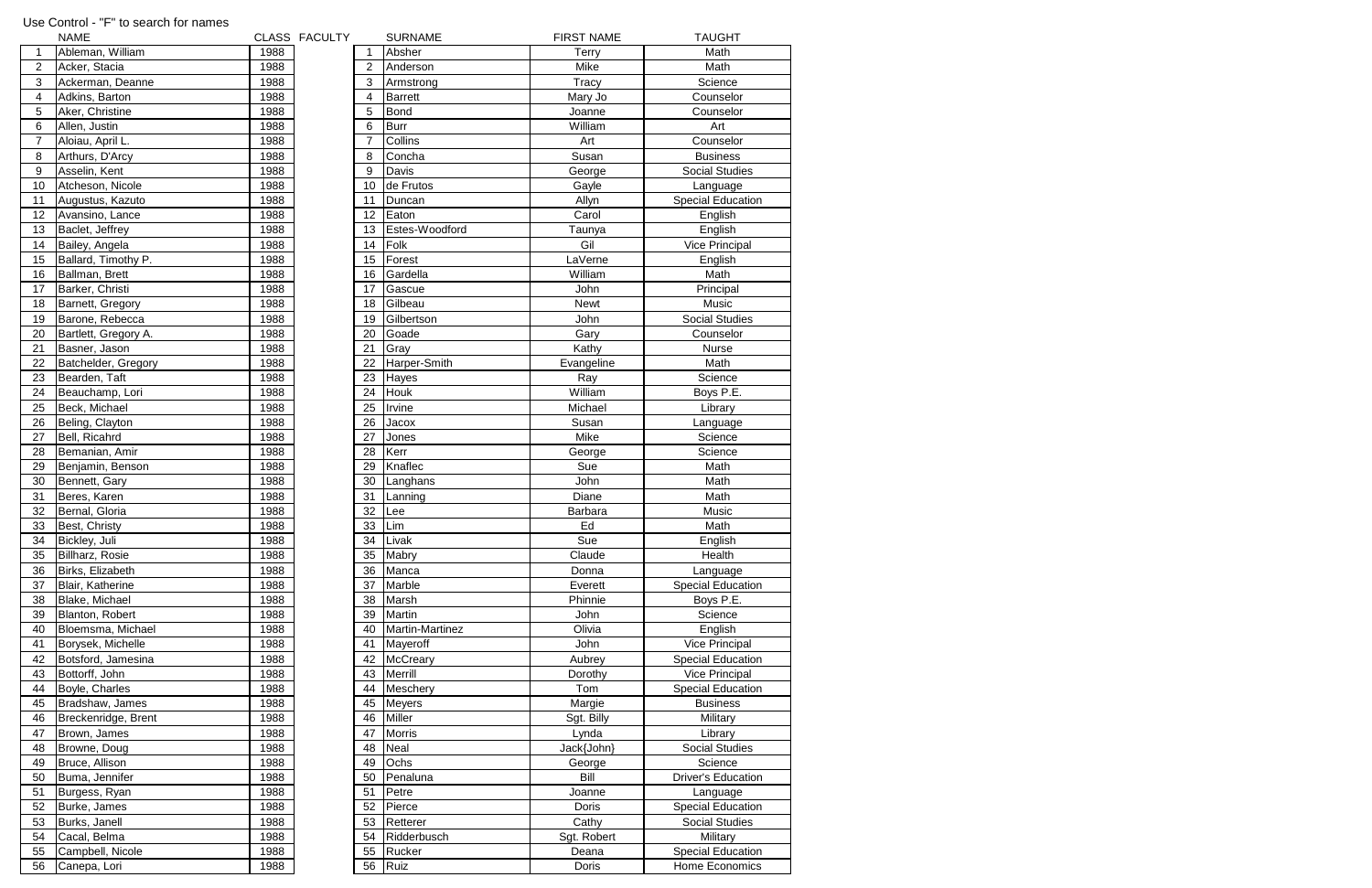| 57 | Carnahan, Chris       | 1988 | 57 | Ryan        | Margarita | Language                 |
|----|-----------------------|------|----|-------------|-----------|--------------------------|
| 58 | Cathcart, Robert      | 1988 | 58 | Ryan        | Thomas    | Boys P.E./Art            |
| 59 | Charchalis, Alexandra | 1988 | 59 | See         | Sharon    | English                  |
| 60 | Chewning, Tabitha     | 1988 | 60 | Sera        | Natalie   | <b>Special Education</b> |
| 61 | Chism, Parvanah       | 1988 | 61 | Slagle      | Mike      | Science                  |
| 62 | Chism, Rachael        | 1988 | 62 | Smithwick   | Shelly    | Music                    |
| 63 | Christensen, Robert   | 1988 | 63 | Stevenson   | Carol     | Girls P.E.               |
| 64 | Clary, Brian          | 1988 | 64 | Sullivan    | Charlene  | English                  |
| 65 | Collins, James        | 1988 | 65 | Sullivan    | Gary      | <b>Social Studies</b>    |
| 66 | Collins, Michael      | 1988 | 66 | Sullivan    | Mary      | English                  |
| 67 | Condon, Kevon         | 1988 | 67 | Tripp       | Carol     | English                  |
| 68 | Conran, Catherine     | 1988 | 68 | Turney      | Stephen   | Counselor                |
| 69 | Corkery, Terry J.     | 1988 | 69 | Utter       | Ann-Marie | English                  |
| 70 | Cranmer, Christina    | 1988 | 70 | Vasconcelos | Judy      | English                  |
| 71 | Crumley, Newton       | 1988 | 71 | Weiss       | Karen     | Language                 |
| 72 | Crummet, Manuel       | 1988 | 72 | Weldon      | Connie    | Home Economics           |
| 73 | Cunningham, Birgitte  | 1988 | 73 | Wiseman     | Christine | Language                 |
| 74 | Daforno, Geoffrey     | 1988 | 74 | Woodward    | George    | Math                     |
| 75 | Dalal, Shakeel        | 1988 | 75 | Worthen     | William   | Science                  |
| 76 | Dalton, Erica         | 1988 | 76 | Wycoff      | Mary      | Social Studies           |
| 77 | Daniels, Anthony      | 1988 | 77 | Zucco       | Lewis     | <b>Business</b>          |
|    |                       |      |    |             |           |                          |

| 57  | Carnahan, Chris       | 1988 |
|-----|-----------------------|------|
| 58  | Cathcart, Robert      | 1988 |
| 59  | Charchalis, Alexandra | 1988 |
| 60  | Chewning, Tabitha     | 1988 |
| 61  | Chism, Parvanah       | 1988 |
| 62  | Chism, Rachael        | 1988 |
| 63  | Christensen, Robert   | 1988 |
| 64  | Clary, Brian          | 1988 |
| 65  | Collins, James        | 1988 |
| 66  | Collins, Michael      | 1988 |
| 67  | Condon, Kevon         | 1988 |
| 68  | Conran, Catherine     | 1988 |
| 69  | Corkery, Terry J.     | 1988 |
| 70  | Cranmer, Christina    | 1988 |
| 71  | Crumley, Newton       | 1988 |
| 72  | Crummet, Manuel       | 1988 |
| 73  | Cunningham, Birgitte  | 1988 |
| 74  | Daforno, Geoffrey     | 1988 |
| 75  | Dalal, Shakeel        | 1988 |
| 76  | Dalton, Erica         | 1988 |
| 77  | Daniels, Anthony      | 1988 |
| 78  | Dawson, Christopher   | 1988 |
| 79  | Dawson, Kurtis        | 1988 |
| 80  | DeCaro, Chrishana     | 1988 |
| 81  | Dellera, Paige        | 1988 |
| 82  | Detar, Therese        | 1988 |
| 83  | Dolven, Davin         | 1988 |
| 84  | Drake, Edward         | 1988 |
| 85  | DuPlantis, Jeanne     | 1988 |
| 86  | Earl, Mauri           | 1988 |
| 87  | Ebner, Mark           | 1988 |
| 88  | Egan, Brian           | 1988 |
| 89  | Ellis, Scott          | 1988 |
| 90  | Ellwanger, Scott      | 1988 |
| 91  | Epps, Amy             | 1988 |
| 92  | Eslick, Daniel        | 1988 |
| 93  | Espil, Leah           | 1988 |
| 94  | Evans, Derek          | 1988 |
| 95  | Evans, Sarah          | 1988 |
| 96  | Feisser, Martin G.    | 1988 |
| 97  | Fernandez, Derrick L. | 1988 |
| 98  | Ferroni, Sarah F.     | 1988 |
| 99  | Finn, Josh            | 1988 |
| 100 | Flangas, Alexander    | 1988 |
| 101 | Flynn, John           | 1988 |
| 102 | Fontaine, Kristine    | 1988 |
| 103 | Ford, Greg            | 1988 |
| 104 | Fordham, Stephen      | 1988 |
| 105 | Friedman, Mary        | 1988 |
| 106 | Furtado, Doug         | 1988 |
| 107 | Gangi, Karen          | 1988 |
| 108 | Garcia, Ana           | 1988 |
| 109 | Gardner, Leslie       | 1988 |
| 110 | Gauthier, Stephen     | 1988 |
| 111 | Gearhart, Rollin      | 1988 |
| 112 | Gibbons, Becky        | 1988 |
| 113 | Gibbons, Brian        | 1988 |
| 114 | Glazer, Scott M.      | 1988 |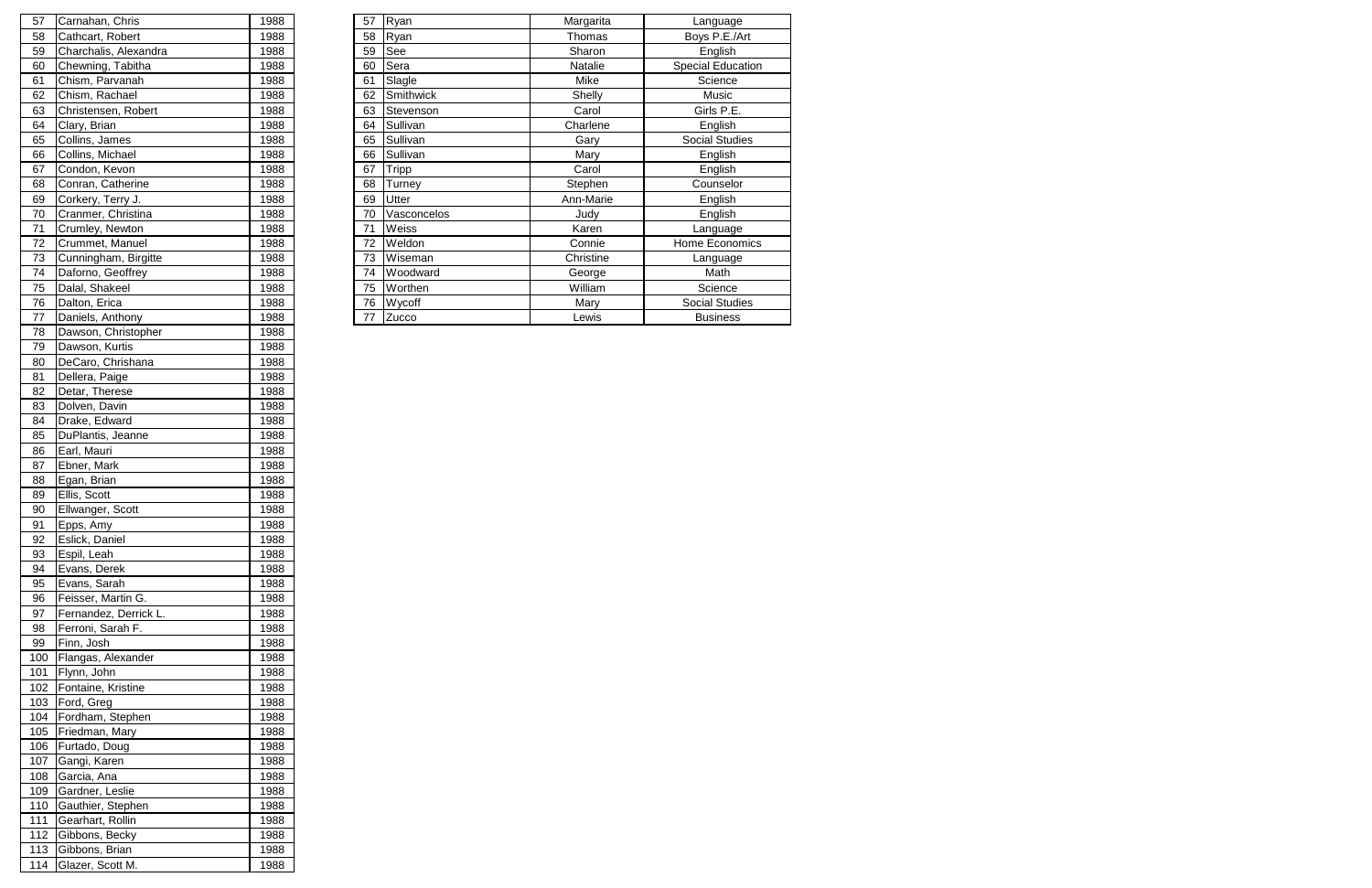| 115 | Gollaher, Amy        | 1988 |
|-----|----------------------|------|
| 116 | Gotaas, David        | 1988 |
| 117 | Graves, Rochelle     | 1988 |
| 118 | Griffin, Kathleen    | 1988 |
| 119 | Grover, Tawnya       | 1988 |
| 120 | Guetersloh, Kimberly | 1988 |
| 121 | Guiot, Valerie       | 1988 |
| 122 | Hall, Justin         | 1988 |
| 123 | Han, Sang            | 1988 |
| 124 | Hansen, David        | 1988 |
| 125 | Harker, Cynthia A.   | 1988 |
| 126 | Harker, Matt         | 1988 |
| 127 | Harper, Lanya        | 1988 |
| 128 | Harris, Maria        | 1988 |
| 129 | Heaney, Pamela       | 1988 |
| 130 | Heath, Jill          | 1988 |
| 131 | Helseth, Mark        | 1988 |
| 132 | Herod, Rachel        | 1988 |
| 133 | Herrera, Isabel      | 1988 |
| 134 | Hicks, Aimee         | 1988 |
| 135 | Higginbotham, Scott  | 1988 |
| 136 | Hinge, Peter         | 1988 |
| 137 | Hoadley, Natalie     | 1988 |
| 138 | Hollister, Melissa   | 1988 |
| 139 | Holt, Scott          | 1988 |
| 140 | Hook, Piper          | 1988 |
| 141 | Howe, Gary P.        | 1988 |
| 142 | Hsueh, Ming          | 1988 |
| 143 | Humphrey, Jocelyn    | 1988 |
| 144 | Hyman, Neal          | 1988 |
| 145 | Irving, Shelly       | 1988 |
| 146 | Irving. Kelly J.     | 1988 |
| 147 | Isham, John          | 1988 |
| 148 | Jacobsen. Aaron      | 1988 |
| 149 | Jensen, Andrew       | 1988 |
| 150 | Jerome, Lisa         | 1988 |
| 151 | Johnson, Lance       | 1988 |
| 152 | Johnson, Michael     | 1988 |
| 153 | Johnson, Tiffany     | 1988 |
| 154 | Jones, Brad          | 1988 |
| 155 | Judd, Joseph         | 1988 |
| 156 | Juillerat, Eric      | 1988 |
| 157 | Karrasch, Vinton     | 1988 |
| 158 | Kelley, Christine    | 1988 |
| 159 | Kelly, Shannon       | 1988 |
| 160 | Kess, Kevin          | 1988 |
| 161 | Khalsa, Guru         | 1988 |
| 162 | Kiernan, Kathy       | 1988 |
| 163 | Kimmel, Charles      | 1988 |
| 164 | Kitts, Callie        | 1988 |
| 165 | Klefman, Kimberly    | 1988 |
| 166 | Klum, Joanne         | 1988 |
| 167 | Knafelc, Kara        | 1988 |
| 168 | Knowles, Scott       | 1988 |
| 169 | Koh, Eugene          | 1988 |
| 170 | Koontz, Deron        | 1988 |
| 171 | Koszuth, Mary        | 1988 |
| 172 | Kroger, Andrea       | 1988 |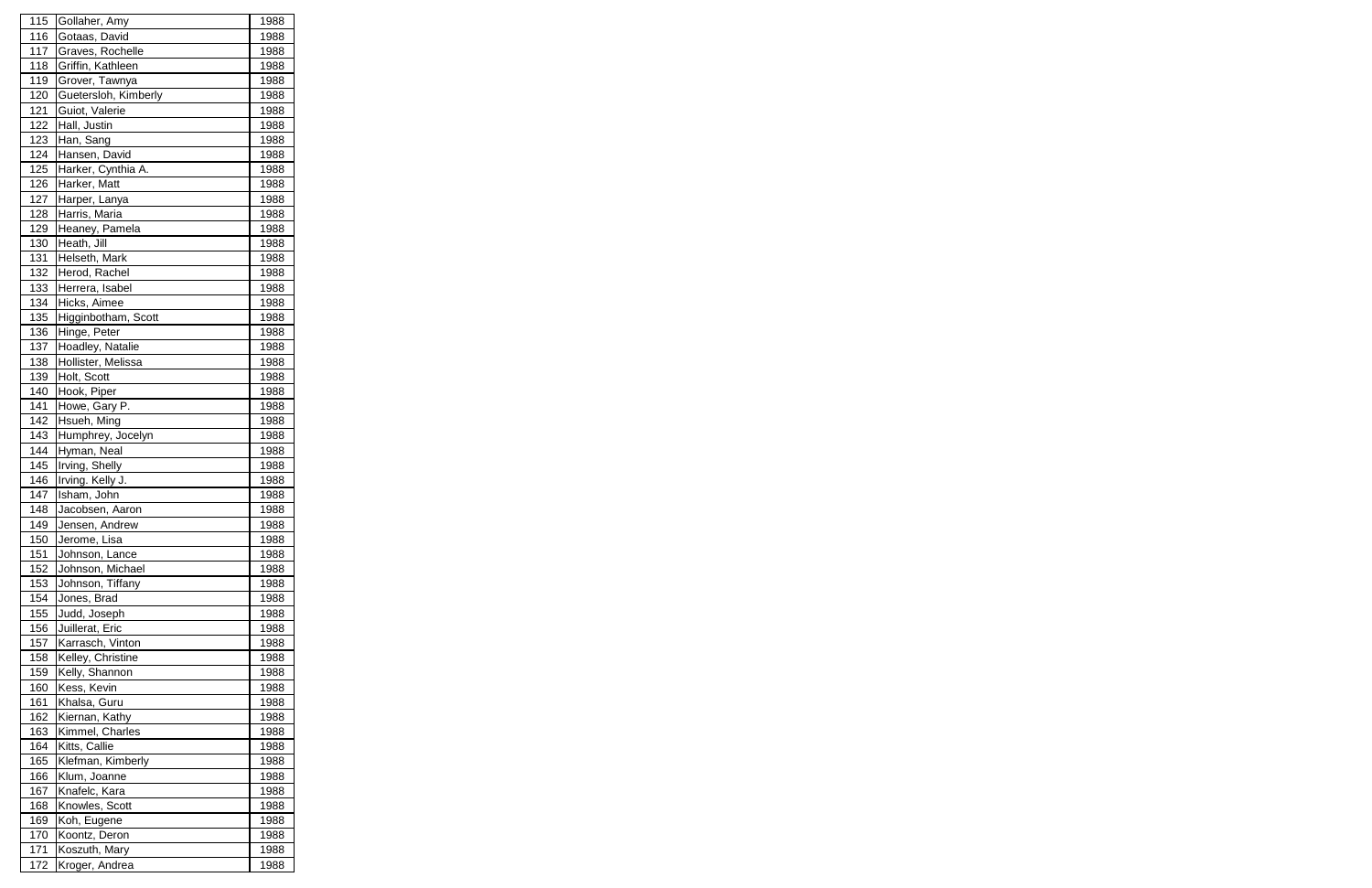| 173 | Lacerda, Jennifer     | 1988 |
|-----|-----------------------|------|
| 174 | Lamb, Jennifer        | 1988 |
| 175 | Lambert, Susan        | 1988 |
| 176 | Lamkin, Kris          | 1988 |
| 177 | Lanman, Michael       | 1988 |
| 178 | LaRoche, Rochelle     | 1988 |
| 179 | Larsen, Lisa          | 1988 |
| 180 | Lebeck, Nathaniel     | 1988 |
| 181 | Leedle, Jason         | 1988 |
| 182 | LeMar, Brian          | 1988 |
| 183 | LeMay, David          | 1988 |
| 184 | Lerude, Leslie        | 1988 |
| 185 | Lew, Lola             | 1988 |
| 186 | Lim, Lizette          | 1988 |
| 187 | Lingad, Mirafe        | 1988 |
| 188 | Lombardi, Lisa        | 1988 |
| 189 | Long, Amy             | 1988 |
| 190 | Lowden, Josh          | 1988 |
| 191 | Macaluso, Josella     | 1988 |
| 192 | MacRae, Dawn          | 1988 |
| 193 | Mahe, Scott           | 1988 |
|     | Main, Ardella         |      |
| 194 |                       | 1988 |
| 195 | Manning, Douglas      | 1988 |
| 196 | Mansfield, Dean C.    | 1988 |
| 197 | Marquez, Lita         | 1988 |
| 198 | Marris, Sarah         | 1988 |
| 199 | Marseillan, Paul      | 1988 |
| 200 | Marty, Amy            | 1988 |
| 201 | Massaro, Tammy        | 1988 |
| 202 | Mathews, George       | 1988 |
| 203 | Mayer, David          | 1988 |
| 204 | Mayville, Erik        | 1988 |
| 205 | McAllister, Kevin     | 1988 |
| 206 | McCartin, Stephanie   | 1988 |
| 207 | McDonald, Laura       | 1988 |
| 208 | McElroy, Mark         | 1988 |
| 209 | McElroy, Renee        | 1988 |
| 210 | McGinn, Michelle      | 1988 |
| 211 | McIntire, Richard     | 1988 |
| 212 | McLaughlin, Ethan     | 1988 |
| 213 | McMillen, Anthony     | 1988 |
| 214 | McQuivey, Toni        | 1988 |
| 215 | McRoberts, Richard    | 1988 |
| 216 | Mead, Kelley          | 1988 |
| 217 | Mead, Michelle        | 1988 |
| 218 | Mefford, Carrie       | 1988 |
| 219 | Mercurio, Kendra      | 1988 |
| 220 | Mesemeier, Cathy      | 1988 |
| 221 | Metz, Jason           | 1988 |
| 222 | Metzker, John Kenneth | 1988 |
| 223 | Michelini, Paul       | 1988 |
| 224 | Milovich, Steven      | 1988 |
| 225 | Missall, Eileen       | 1988 |
| 226 | Mollenhauer, Michael  | 1988 |
| 227 | Moore, Kevin          | 1988 |
| 228 | Murray, Melissa       | 1988 |
| 229 | Nakamoto, David       | 1988 |
| 230 | Nash, Robert          | 1988 |
|     |                       |      |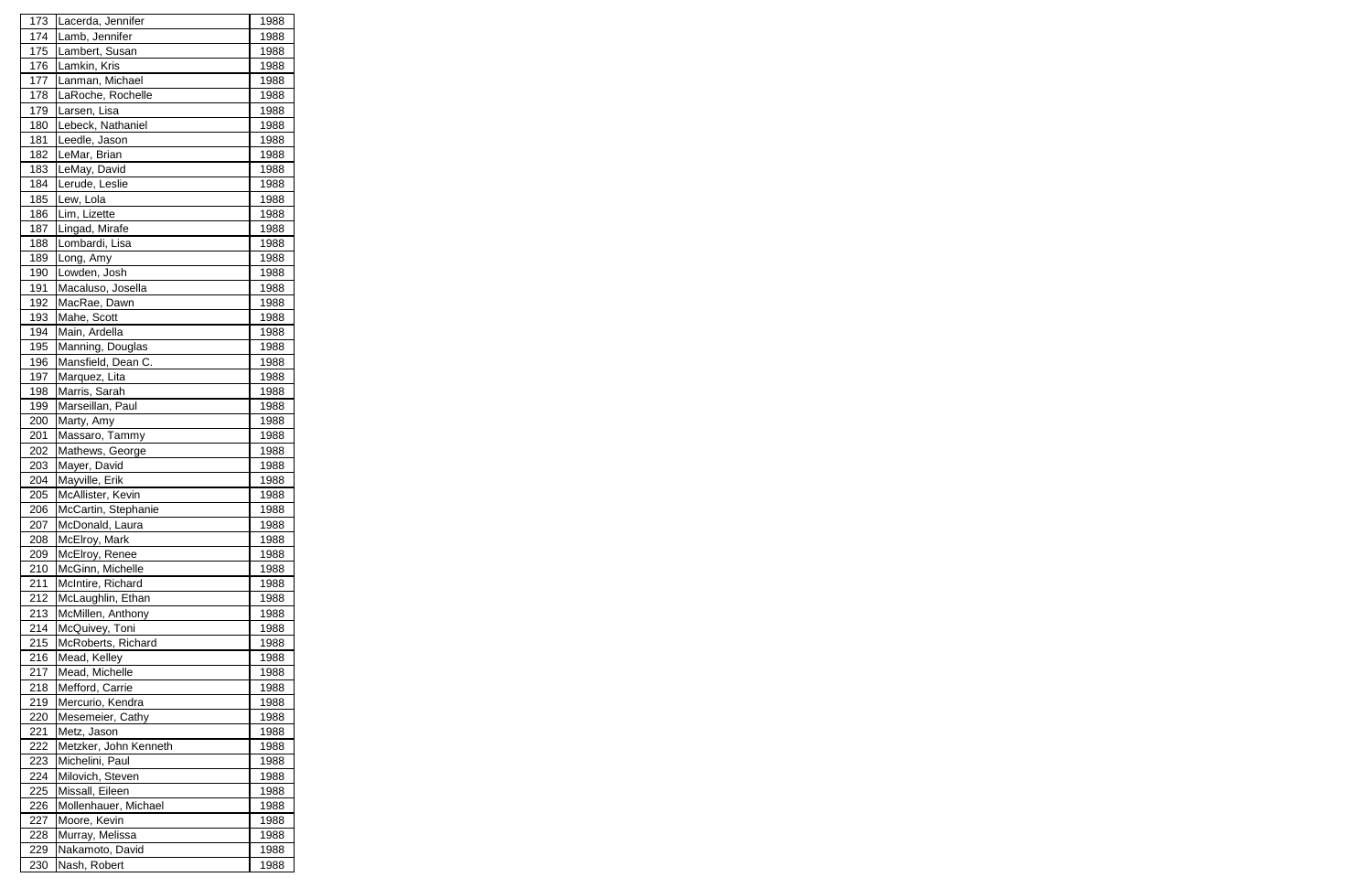| 231        | Neeser, Monica                   | 1988         |
|------------|----------------------------------|--------------|
| 232        | Nelson, Julie A.                 | 1988         |
| 233        | Nelson, Matthew                  | 1988         |
| 234        | Nelson, Michelle                 | 1988         |
| 235        | Nemitz, Robert                   | 1988         |
| 236        | Nesemeier, Cathy L.              | 1988         |
| 237        | Newman, Derek                    | 1988         |
| 238        | Nichols, Christopher             | 1988         |
| 239        | Nichols, Michelle                | 1988         |
| 240        | Nowland, Caroline                | 1988         |
| 241        | Nunez, Stefanie                  | 1988         |
| 242        | O'Brien, John                    | 1988         |
| 243        | Ocean, Michael                   | 1988         |
| 244        | Olsen, Christie                  | 1988         |
| 245        | Ormsby, Holly-Anne               | 1988         |
| 246        | Ortiz, Franky                    | 1988         |
| 247        | Ostrovsky, David                 | 1988         |
| 248        | Pallesen, Christian              | 1988         |
| 249        | Pariane, Geoffrey                | 1988         |
| 250        | Parker, Lisa                     | 1988         |
| 251        | Parlane, Geoffrey K.             | 1988         |
| 252        | Parsons, Bryan                   | 1988         |
| 253        | Paschkowiak, Alissandra          | 1988         |
| 254        | Pastor, Sergio                   | 1988         |
| 255        | Pastrell, Peter                  | 1988         |
| 256        | Pearson, David                   | 1988         |
| 257        | Peek, Andrew                     | 1988         |
| 258        | Pelzman, Keith P.                | 1988         |
| 259        | Perdue, Angeline                 | 1988         |
| 260        | Person, Marc B.                  | 1988         |
| 261        | Petruzzella, Guisepphina         | 1988         |
| 262        | Petty, Ryan                      | 1988         |
| 263        | Pine, Elaine H.                  | 1988         |
| 264        | Poe, April                       | 1988         |
| 265        | Poggione, Leo                    | 1988         |
| 266        | Pokroy, Laurian                  | 1988         |
| 267        | Poore, Wnedy                     | 1988         |
| 268        | Porter, Jennifer                 | 1988         |
| 269        | Proctor, Reid                    | 1988         |
| 270        | Puzey, Laura                     | 1988         |
|            | Quick, Kathryn                   | 1988         |
| 271        |                                  |              |
| 272        | Ramacciotti, Shannon             | 1988         |
| 273        | Rasmussen, Kirk                  | 1988         |
| 274        | Rasul, Henna                     | 1988         |
| 275        | Reddy, Vinay                     | 1988         |
| 276        | Reed, Dusty                      | 1988         |
| 277        | Reed, James                      | 1988         |
| 278        | Resnik, Laura                    | 1988         |
| 279        | Ribeiro, Johnny                  | 1988         |
| 280        | Riley, Brendan                   | 1988         |
| 281        | Riley, Kimberly                  | 1988         |
| 282        | Ringkob, Steven                  | 1988         |
| 283        | Robards, Kim                     | 1988         |
| 284        |                                  |              |
|            | Robison, Jason                   | 1988         |
| 285        | Rodriguez, Maria                 | 1988         |
| 286        | Romero, Lisa                     | 1988         |
| 287<br>288 | Ronzone, Wayne<br>Rosal, Michael | 1988<br>1988 |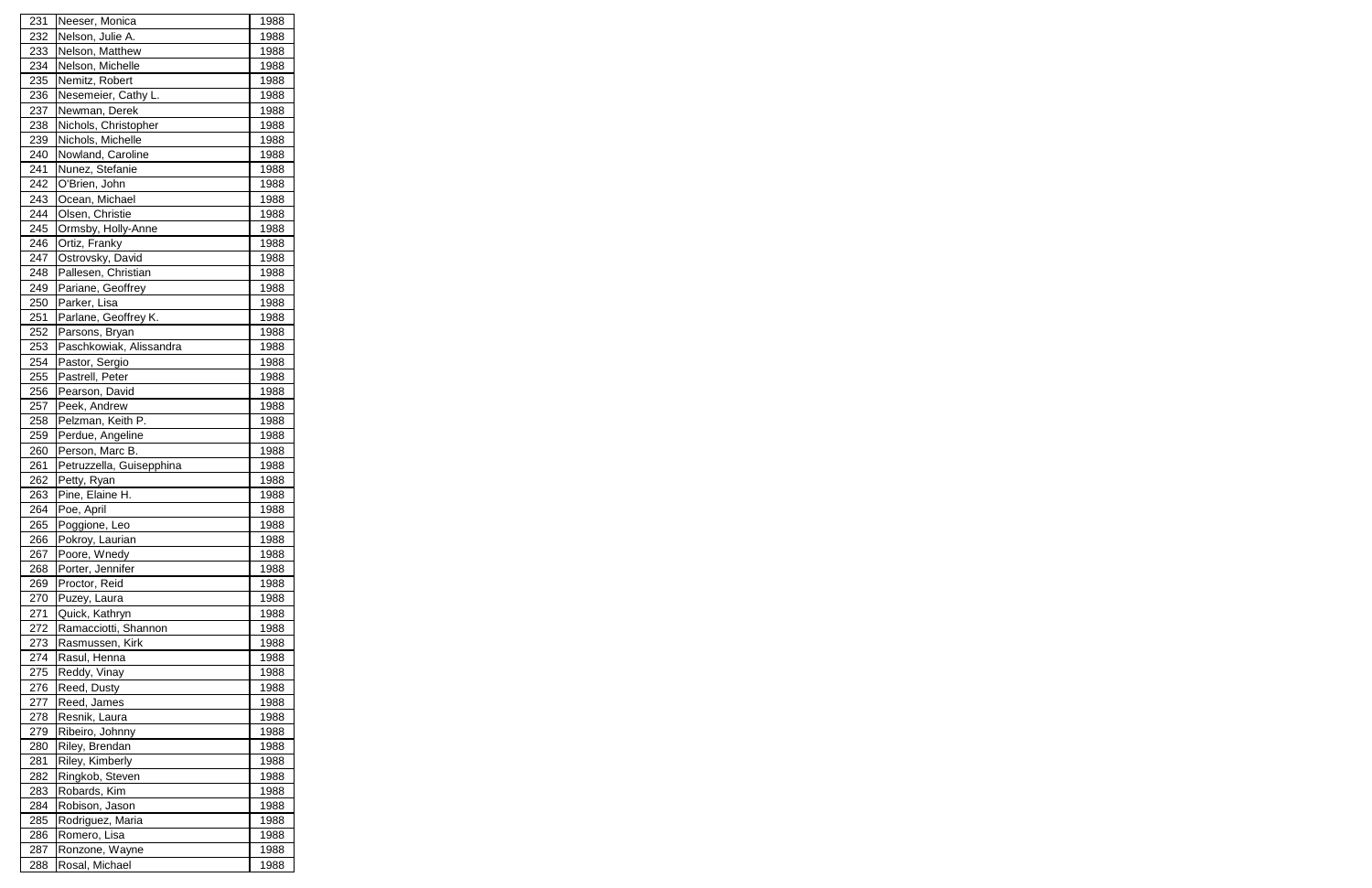| 289 | Ross, Robert         | 1988 |
|-----|----------------------|------|
| 290 | Rounds, Christopher  | 1988 |
| 291 | Roup, Jennifer       | 1988 |
| 292 | Royer, Holly         | 1988 |
| 293 | Saladino, Peter      | 1988 |
| 294 | Salinger, Anthony    | 1988 |
| 295 | Sandhu, Paul         | 1988 |
| 296 | Sasek, Richard       | 1988 |
| 297 | Sawtell, Richard     | 1988 |
| 298 | Scheid, Charlene     | 1988 |
| 299 | Schilling, Bryan     | 1988 |
| 300 | Schroeder, John      | 1988 |
| 301 | Schwab, David        | 1988 |
| 302 | Schwamb, Karen       | 1988 |
| 303 | Schweitzer, Leilani  | 1988 |
| 304 | Scoggin, Justin K.   | 1988 |
| 305 | Scolari, Eric        | 1988 |
| 306 | Scott, John          | 1988 |
| 307 | Scott, Kelly         | 1988 |
| 308 | Seelkoke, Brian K.   | 1988 |
| 309 | Sella, Daniel        | 1988 |
|     |                      |      |
| 310 | Shang, Yung          | 1988 |
| 311 | Shaw, Todd C.        | 1988 |
| 312 | Sherman, Lynn        | 1988 |
| 313 | Shim, Janet          | 1988 |
| 314 | Shin, Peter          | 1988 |
| 315 | Smith, Christopher   | 1988 |
| 316 | Smith, Eric          | 1988 |
| 317 | Somps, Michael       | 1988 |
| 318 | Spence, Pete         | 1988 |
| 319 | Starkweather, Susan  | 1988 |
| 320 | Steinbroner, Kristi  | 1988 |
| 321 | Stump, Wayne W.      | 1988 |
| 322 | Summerhill, Bradley  | 1988 |
| 323 | Swanson, Kenneth     | 1988 |
| 324 | Tatu, Dawn           | 1988 |
| 325 | Telford, Pamela      | 1988 |
| 326 | Tew, Jacqueline      | 1988 |
| 327 | Thomas, Amy          | 1988 |
| 328 | Thompson, Gary       | 1988 |
| 329 | Thompson, Michael D. | 1988 |
| 330 | Tognoni, Randall     | 1988 |
| 331 | Trakas, Stephanie    | 1988 |
| 332 | Tripp, "Bo" Justin   | 1988 |
| 333 | Turville, Katherine  | 1988 |
| 334 | U'Ren, Jonathan      | 1988 |
| 335 | Uribe, Carlos        | 1988 |
| 336 | Utt, christian       | 1988 |
| 337 | Vestbie, Linda       | 1988 |
| 338 | Vincze, Christine    | 1988 |
| 339 | Vogel, David         | 1988 |
| 340 | Wagner, Kristina     | 1988 |
| 341 | Wagner, Rebecca      | 1988 |
| 342 | Waldo, Teresa        | 1988 |
| 343 | Walker, Andre        | 1988 |
| 344 | Walker, Nathaniel T. | 1988 |
| 345 | Walker, Scott        | 1988 |
| 346 | Walker, Thomas       | 1988 |
|     |                      |      |